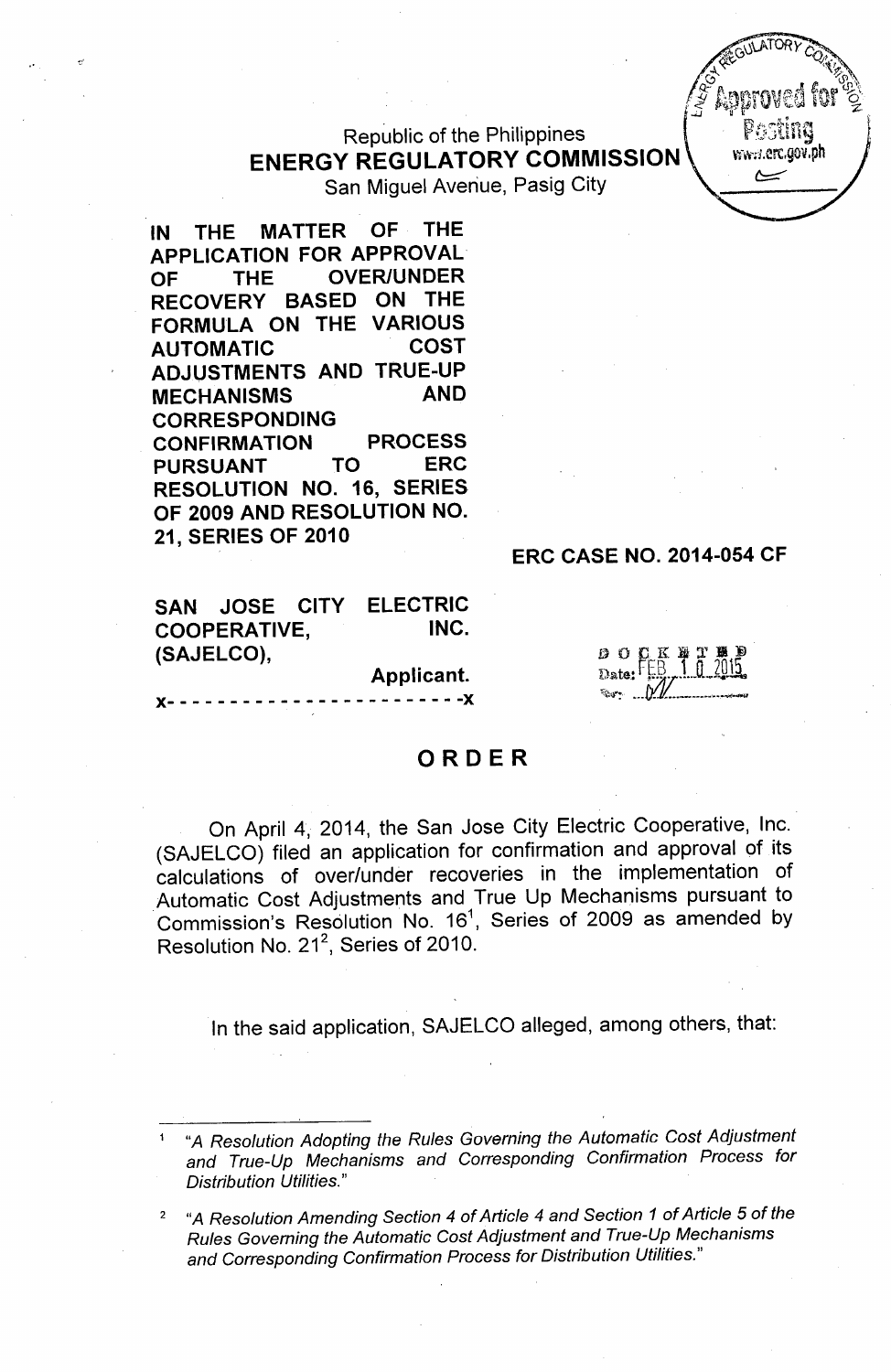ERC CASE NO. 2014-054 CF ORDER/February 2, 2015 Page 2 of 6

ساده

- 1. It is a duly organized electric cooperative with the principal office at San Jose City, Nueva Ecija, where it may be served with legal processes. It represented in this instance by its General Manager, Mr. Celestino P. Pobre, of legal age, Filipino, married and with office address the SAJELCO's Principal Office, San Jose City, Nueva Ecija;
- 2. It is the exclusive franchise holder issued by the National Electrification Administration (NEA) to operate an electric light and power services in San Jose City, Palayan City, Science City of Muñoz and the Municipality of Llanera, all in the Province of Nueva Ecija;
- 3. Pursuant to the Commission's Resolution No. 16, Series of 2009 and Resolution No. 21, Series of 2010, Luzon Distribution Utilities (DUs) and Electric Cooperative (ECs) are required to file their respective consolidated application for the approval of their confirmation filing on the Calculation of the Over or Under Recovery in the implementation of various adjustment mechanisms as follows:
	- a. Generation Rate Over/Under Recovery Adjustment Mechanism;
	- b. Transmission Rate Over/Under Recovery Adjustment Mechanism;
	- c. System Loss Rate Over/Under Recovery Adjustment Mechanism;
	- d. Lifeline Subsidy Rate Over/Under Recovery Mechanism; and
	- e. Senior Citizen Rate Over/Under Recovery Mechanism;
- 4. In applying the various formulae in the determination of the adjustments and the recovery or refund of over or under recoveries, it adopted the respective formula as provided for in the Commission's Resolution No. 16, Series of 2009 and Resolution No. 21, Series of 2010 together with the specific definitions and sub-formula for each item thereof;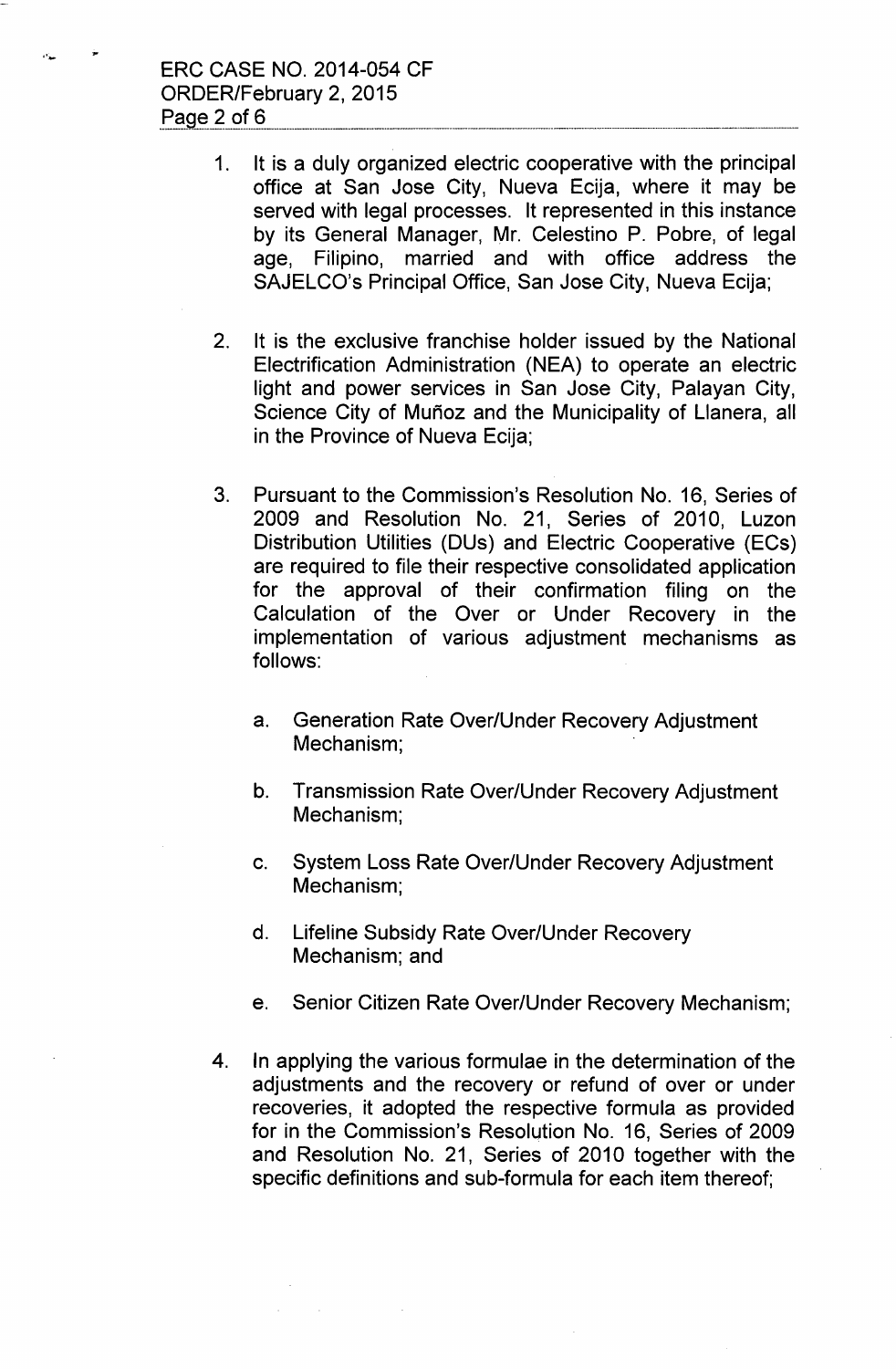ERC CASE NO. 2014-054 CF ORDER/February 2, 2015 Page 3 of 6

'-

5. It attached to the application respective computations and actual calculation of its (Over)/Under Recoveries:

| (OVER)/UNDER RECOVERY |              |                               |                |                    |  |  |
|-----------------------|--------------|-------------------------------|----------------|--------------------|--|--|
|                       | 2011 (PhP)   | 2012 (PhP)                    | 2013 (PhP)     | <b>TOTAL (PhP)</b> |  |  |
| Generation            | 4,362,879.93 | (2,909,103.31)                | (1,757,809.11) | (304, 032.49)      |  |  |
| Transmission          | 7,416,771.77 | (6,094,420.73)                | (3,446,383.88) | (2, 124, 032.84)   |  |  |
| <b>System Loss</b>    | 552,670.05   | (4,006,892.84)                | (104, 809.52)  | (3, 559, 032.31)   |  |  |
| <b>Lifeline Rate</b>  | 103,354.41   | (75, 302.35)                  | (109, 640.57)  | (81, 588.51)       |  |  |
| <b>Senior Citizen</b> | 1,260,98     | (882.09)                      | (1, 123.97)    | (745.08)           |  |  |
| <b>TOTAL (PhP)</b>    |              | 12,436,937.14 (13,086,601.32) | (5,419,767.05) | (6,069,431.23)     |  |  |

6. In support of the application, it submitted the following documents for the period January 2011 to December 2013:

| Summary of O/U Recoveries;                       | Annex 1  |
|--------------------------------------------------|----------|
| Computation of O/U Recoveries - GR;              | Annex 2  |
| Computation of O/U Recoveries - SLR;             |          |
| Computation of O/U Recoveries – TR:              |          |
| Computation of O/U Recoveries - LR;              |          |
| Computation of O/U Recoveries -Senior Citizen;   |          |
| Power Bills from AES with Official Receipts;     | Annex 3  |
| Power Bills from NGCP with Official Receipts;    | Annex 4  |
| ERC Form DU-M01 & DU-M02;                        | Annex 5  |
| Consumer Bills;                                  | Annex 6  |
| <b>Computation of Generation Rate;</b>           | Annex 7  |
| Computation of system loss Rate;                 | Annex 7  |
| Computation of Transmission Rate;                | Annex 8  |
| <b>Computation of Lifeline Rate:</b>             | Annex 9  |
| <b>Computation of Senior Citizen Rate;</b>       |          |
| MFSR-Section B & E                               | Annex 11 |
| <b>Supplier &amp; Transmission Data Sheet</b>    | Annex 12 |
| <b>Statistical Data Sheet</b>                    | Annex 13 |
| <b>Frequency Distribution by kWh Consumption</b> | Annex 14 |
| URR Model                                        | Annex 15 |
| Soft Copy                                        |          |

7. It prays of the Commission that the submitted calculations and computations it prepared be approved and, upon receipt of the order of approval, it be allowed to propose the scheme of refund/recovery as the case may be.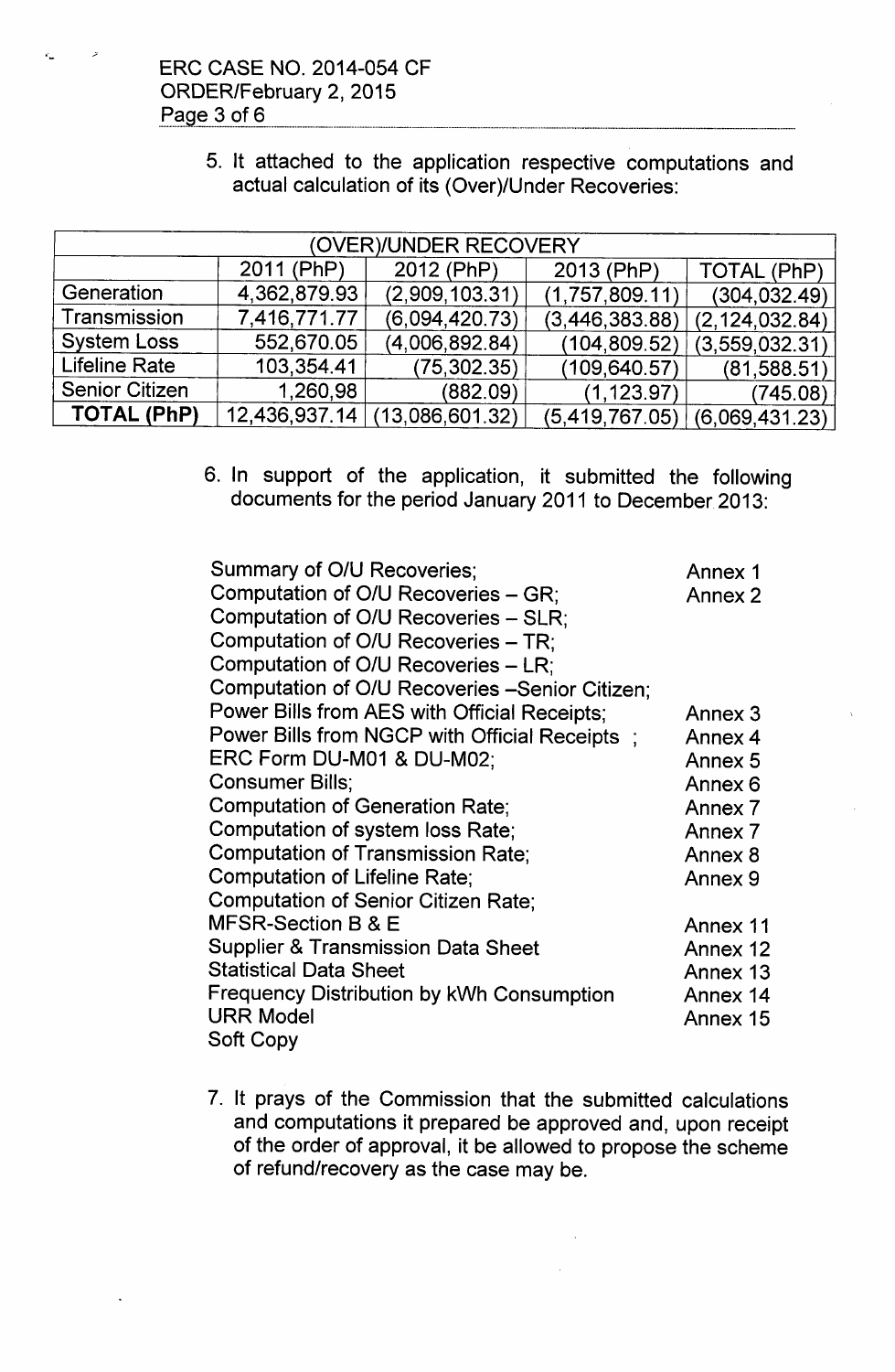ERC CASE NO. 2014-054 CF ORDER/February 2, 2015 Page 4 of 6

.. '.

Finding the said application to be sufficient in form and in substance with the required fees having been paid, the same is hereby set for jurisdictional hearing, expository presentation, pre-trial conference and evidentiary hearing on March 9, 2015 (Monday) at two o'clock in the afternoon (2:00 P.M.) at the ERC Hearing Room, 15<sup>th</sup> Floor, Pacific Center Building, San Miguel Avenue, Pasig City.

SAJELCO is hereby directed to cause the publication of the attached Notice of Public Hearing, at its own expense, once (1x) in a newspaper of general circulation in the Philippines, at least ten (10) days before the scheduled date of initial hearing. It is also directed to inform the consumers, by any other means available and appropriate, of the filing of the instant application, its reasons therefor and of the scheduled hearing thereon.

Let copies of the application, this Order, and the attached Notice of Public Hearing be furnished the Office of the Solicitor General (OSG), the Commission on Audit (COA) and the Committees on Energy of both Houses of Congress. They are hereby requested, if they so desire, to send their duly authorized representatives at the scheduled hearings.

Likewise, let copies of this Order and the attached Notice of Public Hearing be furnished the Offices of the Governor of Nueva Ecija and the Mayors of the Cities/Municipality within the franchise area of SAJELCO for the appropriate posting thereof on their respective bulletin boards.

SAJELCO is hereby directed to furnish all those making requests therefor with copies of the application and its attachments, subject to reimbursement of reasonable photocopying costs.

On the date of the initial hearing, SAJELCO must submit to the Commission its written Compliance with the jurisdictional requirements attaching therewith, methodically arranged and duly marked, the evidences of the actual posting and publication of the Notice of Public Hearing consisting of certifications issued to that effect, signed by the afore-mentioned Governor and Mayors or their duly authorized representatives, bearing the seals of their offices, and the affidavit of the Editor or Business Manager of the newspaper where said Notice of Public Hearing was published together with the complete issue of the said newspaper, and such other proofs of compliance with the requirements of the Commission.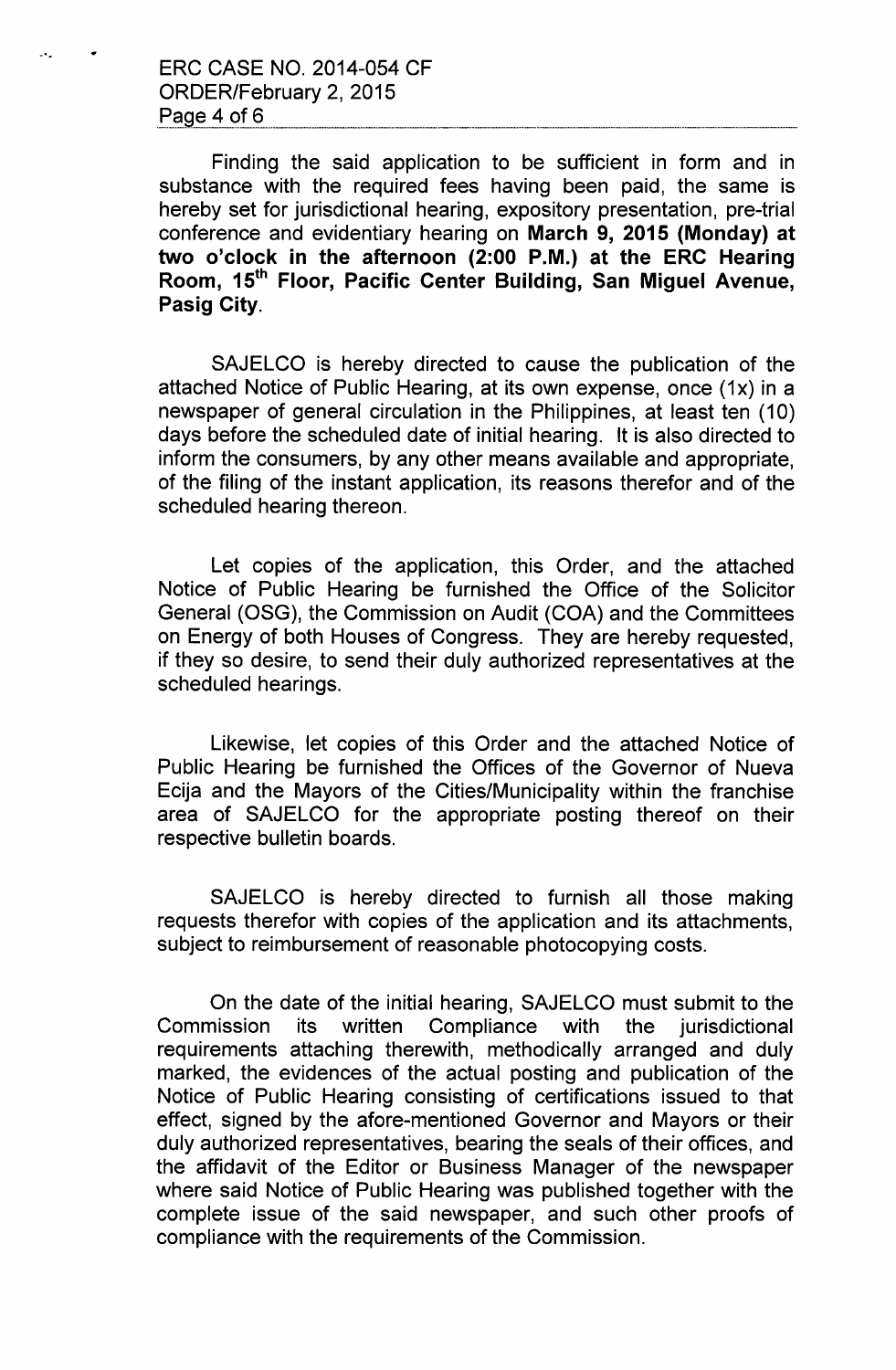SAJELCO and all interested parties are directed to submit, at least five (5) days before the date of initial hearing and pre-trial conference, their respective Pre-Trial Briefs containing, among others:

- (a) A summary of admitted facts and proposed stipulation of facts;
- (b) The issues to be tried or resolved;
- (c) The documents or exhibits to be presented, stating the purposes thereof and proposed markings therefore; and
- (d) The number and names of the witnesses, with their written testimonies in an individual affidavit form, to be attached to the Pre-Trial Brief.

Failure of SAJELCO to submit the required Pre-Trial Brief and Judicial Affidavits of its witnesses within the prescribed period shall be a ground for cancellation of the scheduled hearing, and the resetting of which shall be six (6) months from said date of cancellation.

As part of the pre-trial conference, SAJELCO must also be prepared to make an expository presentation of its application, aided by whatever communication medium that it may deem appropriate for the purpose, in order to put in plain words and explain, for the benefit of the consumers and other concerned parties, what the application is all about and the reasons and justifications being cited in support thereof.

### SO ORDERED.

Pasig City, February 2, 2015.

FOR AND BY AUTHORITY OF THE COMMISSION:

*f*<br>ZENAIDA G. CRUZ-DUCUT  $\Lambda$ . (Censo Chairperson  $_{r}$ u $\vee$  4

VP/NOS/SAJELCO UNDER OVER ERC CASE NO. 2014-054 CF-ORDER